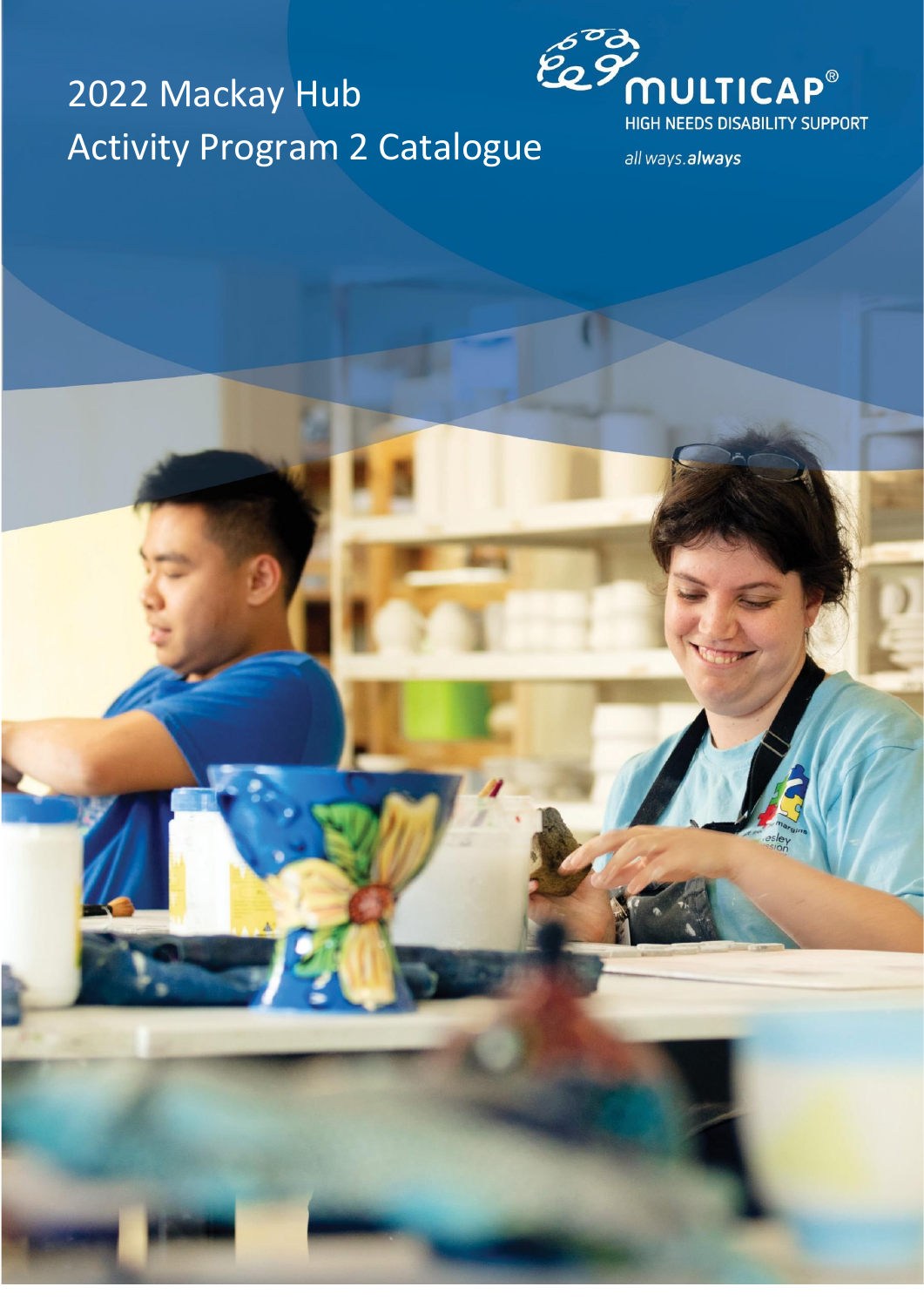### 2022 Mackay Hub Activity Program 2 Catalogue

Welcome to our 2022 Hub Activity Program! We are pleased to have you join us for another great year of activities at the Mackay Hub, and we hope you enjoy what we have in store.

We have a new and improved way of planning and delivering our Hub programs in 2022, with more structure, consistency and focus on outcomes for our customers. When making your activity selections, you will be signing up and committing to a complete 12-week program for each day you attend the Hub.

We've introduced this structure to assist you to have a more complete program of activities, and allow you to fully develop your skills over each 12-week program thereby giving you more opportunity to see progress and reach your goals.

You'll have an opportunity to demonstrate your new skills with two showcase weeks in July and December. The showcase weeks give you the ability to do a one-off activity that displays your new skills or goal achievements.

#### **What does the new program structure mean?**

This means that when you turn up to the Hub each day, you will be doing the activity you selected for that day, as listed on your confirmation letter. We have made this change for a few reasons:

- We want to provide our customers with opportunity to fully develop skills and reach goals in your chosen activity program. This will ensure that you have a sense of completion and achievement at the end of the 12 weeks
- A 12-week program gives you the chance to develop stronger connections with other customers through consistent activities and peer interactions.
- It allows you to develop a more in-depth understanding and knowledge of the program that you choose, and give you more substantial outcomes in place of one-off activities.
- It reduces our operating costs, as there is less need to have additional staff on hand to manage changes of mind and travel changes. As these costs are ultimately passed on to customers, we expect there to be a reduction in costs over time due to the new structure.

#### **How it works**

• For each day you attend the Hub, choose one activity for the morning and one activity for the afternoon, or a full day activity where available.

As you are committing to that specific activity for 12 weeks (ie. Music every Monday, cooking every Tuesday morning and gardening every Tuesday afternoon), please make sure the activities you choose are ones that align well with your NDIS goals, or are activities you are passionate about.

- Tick the program you wish to be registered into as outlined below
- Program allocation is based on first-come, first-served; so, make sure you get your selections in fast! If you need help to complete the form, please call us on 0437744843.



MULTIC

all ways.always

HIGH NEEDS DISABILITY SUPPORT

- A confirmation letter will be sent to you with the activities you are participating in.
- If your chosen activity is at capacity, we will phone you and see if you would like to be placed in an alternative activity or increase your level of support to be able to participate. We are unable to permit changes to your activity program once confirmed due to group-based scheduling. If you do not wish to participate in an activity you have selected, please contact Jenny on 0437744843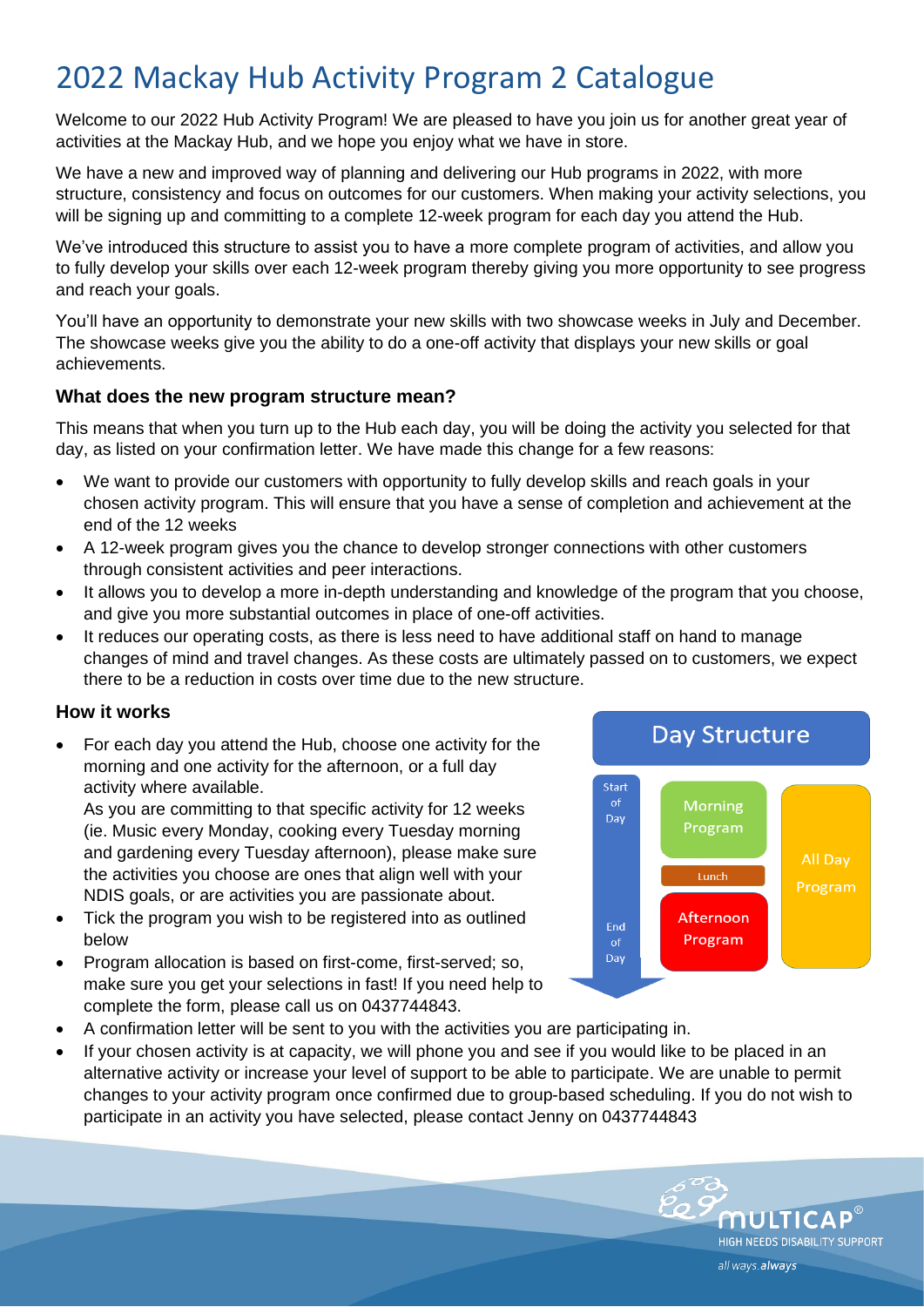## Monday Activities

| Morning – Choose One |                                                                                                                                                                                                                         |  | chosen<br>activity |
|----------------------|-------------------------------------------------------------------------------------------------------------------------------------------------------------------------------------------------------------------------|--|--------------------|
|                      | <b>Sensory Activity:</b> Sensory activities help adults with<br>disabilities live a more enriching life. Members will have the<br>opportunity to explore their sense through sight, touch,<br>hearing, smell and taste. |  |                    |
|                      | <b>Music:</b> Everything about music. Dance, karaoke or sing<br>along to your favorite song, grab an instrument and make<br>some noise. Even put on a musical.                                                          |  |                    |

### **AND**

| Afternoon - Choose One |                                                                                                                                                             |  |                    |
|------------------------|-------------------------------------------------------------------------------------------------------------------------------------------------------------|--|--------------------|
|                        |                                                                                                                                                             |  | chosen<br>activity |
|                        | <b>Recycling:</b> Members will learn about the importance of<br>recycling in a creative way. Making an array of different<br>things out of recycling goods. |  |                    |

#### **OR**

| All Day - Choose One |                                                                                                                                                                              |     |                    |
|----------------------|------------------------------------------------------------------------------------------------------------------------------------------------------------------------------|-----|--------------------|
|                      |                                                                                                                                                                              |     | chosen<br>activity |
|                      | <b>Club House Fun:</b> Spend the morning at Shara's Club enjoying a<br>variety of activities and meeting new friends at the club. Event<br>runs from 9AM - 1PM. Bring lunch. | \$5 |                    |

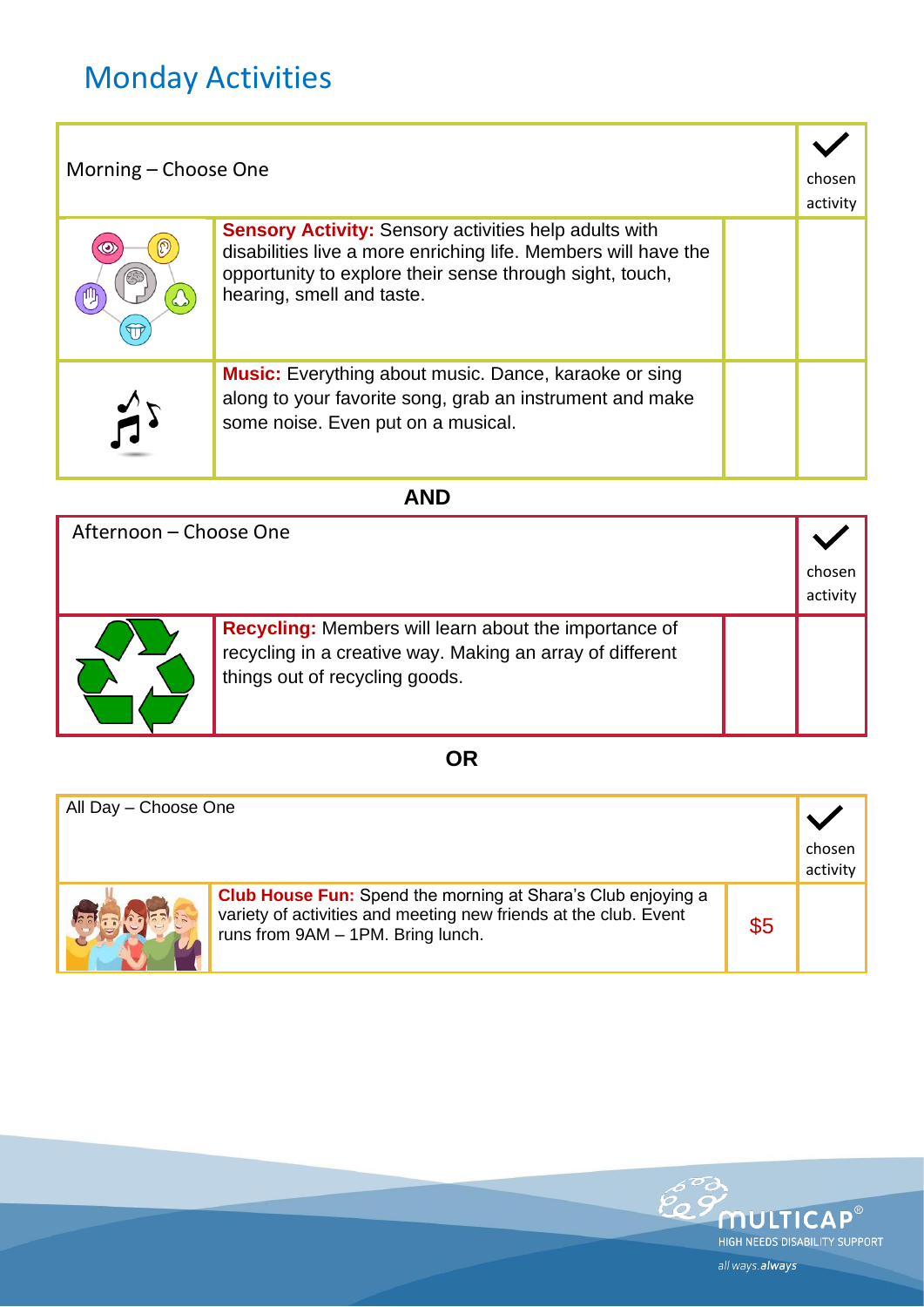# Tuesday activities

| Morning – Choose One |                                                                                                                                                                         | chosen<br>activity |  |
|----------------------|-------------------------------------------------------------------------------------------------------------------------------------------------------------------------|--------------------|--|
| <b>MasterChef</b>    | <b>MasterChef:</b> Members will spend the morning preparing<br>and baking savory treats to take home. Followed by<br>adding the recipe to their cookbook.               | \$5                |  |
|                      | <b>Music:</b> Everything about music. Dance, karaoke or sing<br>along to your favorite song, grab an instrument and make<br>some noise. Even put on a musical to watch. | <b>NIL</b>         |  |

#### **AND**

| Afternoon - Choose One |                                                                                                                                                                                                                            |            |                    |
|------------------------|----------------------------------------------------------------------------------------------------------------------------------------------------------------------------------------------------------------------------|------------|--------------------|
|                        |                                                                                                                                                                                                                            |            | chosen<br>activity |
|                        | <b>Book worms:</b> Members will spend the afternoon at local<br>libraries across the Mackay region. They will have the<br>opportunity to borrow and return books and read, among<br>other amenities the library may offer. | <b>NIL</b> |                    |
|                        | <b>Gardening:</b> Gardening is a healthy and stimulating activity<br>for all abilities. Members will establish new skills by planting<br>and growing, decorating and learning.                                             | \$5        |                    |

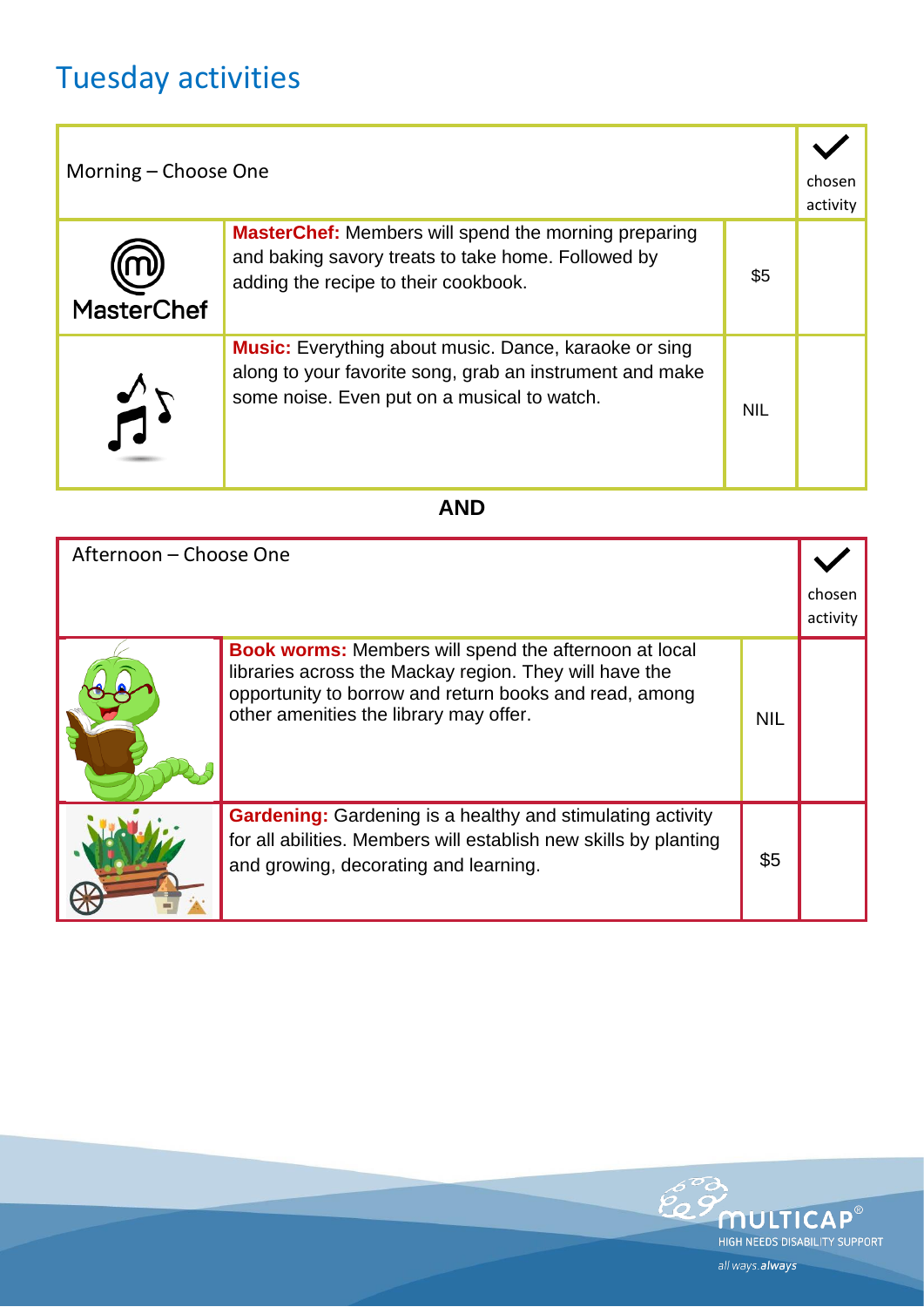### Wednesday activities

| Morning – Choose One |                                                                                                                                                                                                          |            | chosen<br>activity |
|----------------------|----------------------------------------------------------------------------------------------------------------------------------------------------------------------------------------------------------|------------|--------------------|
| לם                   | <b>Local cafes:</b> Members will commute to local cafes to enjoy<br>their preferred food/drink whilst supporting local<br>businesses.<br>Members will be required to bring money for their<br>purchases. |            |                    |
|                      | <b>Get creative:</b> Members will have the opportunity to<br>develop new skills and follow step by step instructions to<br>create their own individual masterpieces.                                     | <b>NIL</b> |                    |

#### **AND**

| Afternoon - Choose One |                                                                                                                                                                                                                         |            |                    |
|------------------------|-------------------------------------------------------------------------------------------------------------------------------------------------------------------------------------------------------------------------|------------|--------------------|
|                        |                                                                                                                                                                                                                         |            | chosen<br>activity |
|                        | All games: Members can spend the afternoon enjoying a<br>serries of activities from board games, coloring in,<br>computer games.                                                                                        | <b>NIL</b> |                    |
|                        | <b>Sensory Activity: Sensory activities help adults with</b><br>disabilities live a more enriching life. Members will have<br>the opportunity to explore their sense through sight,<br>touch, hearing, smell and taste. | <b>NIL</b> |                    |

### **OR – choose one All Day activity below**

| All Day - Choose One |                                                                                                                                                                           |                              |                    |
|----------------------|---------------------------------------------------------------------------------------------------------------------------------------------------------------------------|------------------------------|--------------------|
|                      |                                                                                                                                                                           |                              | chosen<br>activity |
| <u> 12 9 9 9 5</u>   | <b>Excursion day:</b> Set out for the day and enjoy local<br>attraction's/ amenities. For example, ten pin bowling,<br>lagoon, pool, petting zoos. Buy or bring own lunch |                              |                    |
|                      |                                                                                                                                                                           | LIICH NEEDS DISABILITY SHOOG | <b>MULTICAP®</b>   |

all ways.always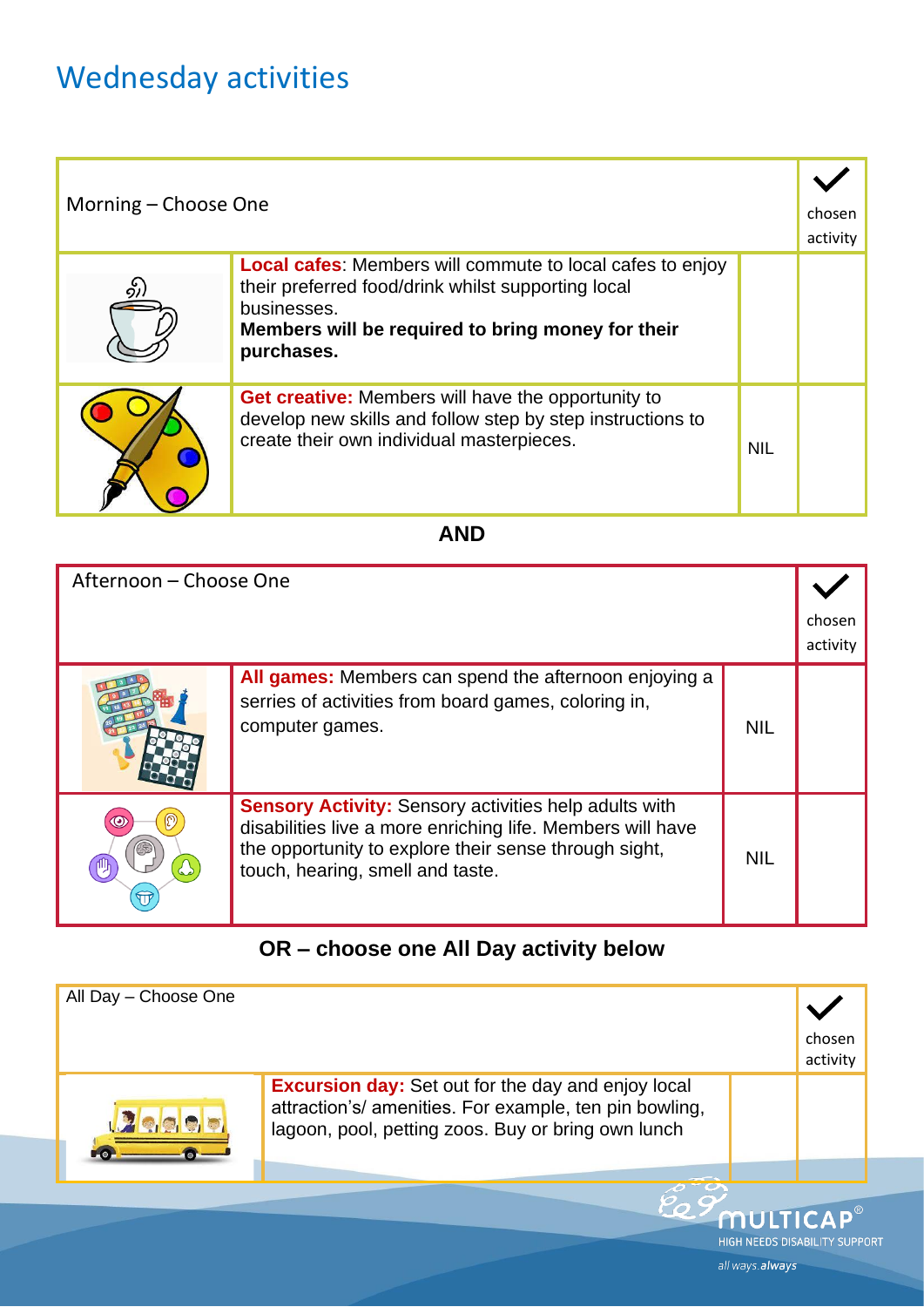# Thursday activities

| Morning - Choose One |                                                                                                                                                                                                              | chosen<br>activity |  |
|----------------------|--------------------------------------------------------------------------------------------------------------------------------------------------------------------------------------------------------------|--------------------|--|
|                      | <b>Social Morning Tea:</b> Spend the Morning preparing and<br>baking. Members will get to enjoy their creation together as<br>a treat after morning tea. Followed by adding the recipe to<br>their cookbook. | \$5                |  |

### **AND**

| Afternoon - Choose One |                                                                                                                                                                      |            | chosen<br>activity |
|------------------------|----------------------------------------------------------------------------------------------------------------------------------------------------------------------|------------|--------------------|
|                        | <b>Outing:</b> Members will enjoy lunch at their chosen place<br>then spend the afternoon shopping for BBQ. Buy or bring<br><b>lunch</b>                             |            |                    |
|                        | <b>Get creative:</b> Members will have the opportunity to<br>develop new skills and follow step by step instructions to<br>create their own individual masterpieces. | <b>NIL</b> |                    |

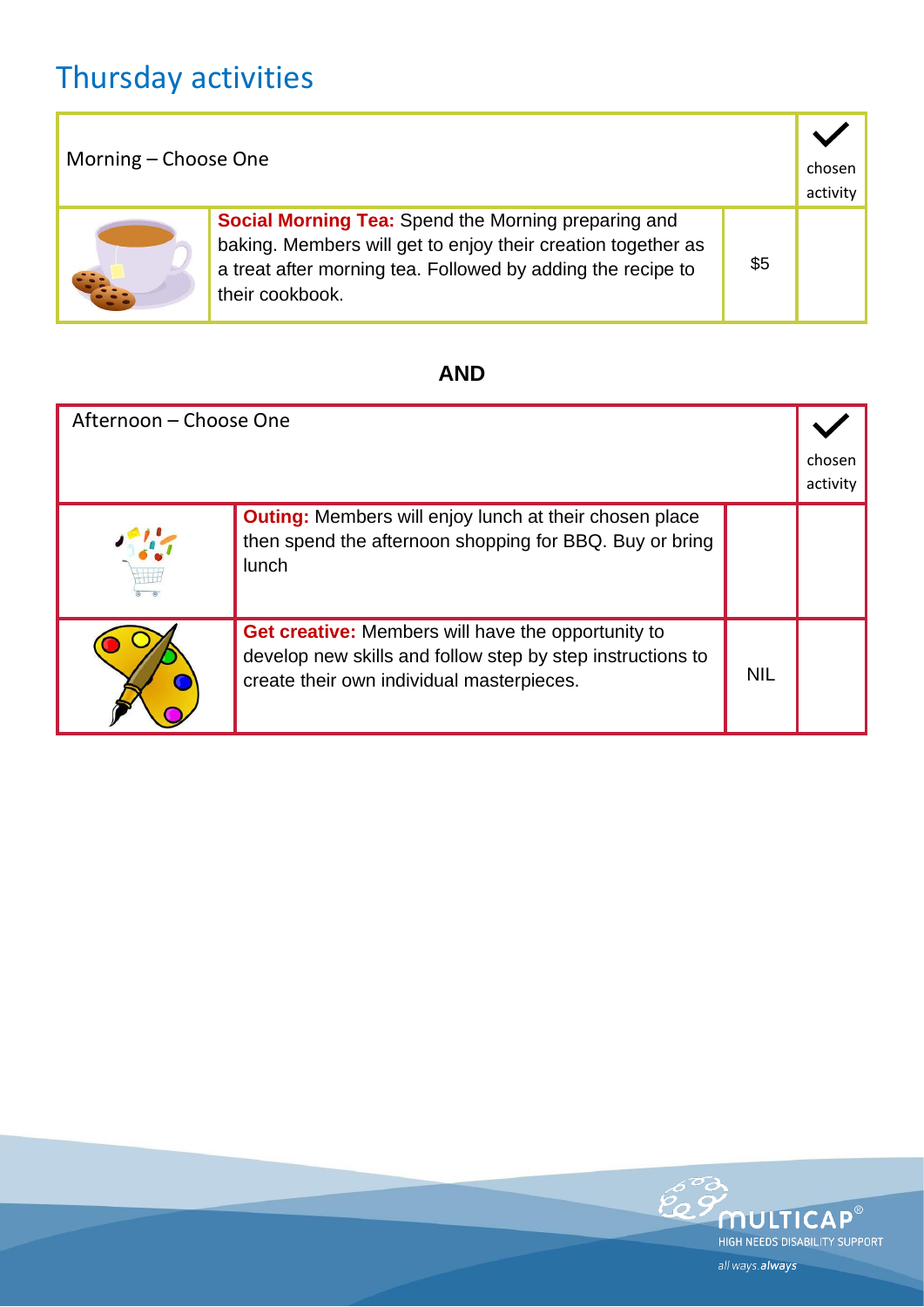### Friday activities

| Morning – Choose One |                                                                                                                                            |     | chosen<br>activity |
|----------------------|--------------------------------------------------------------------------------------------------------------------------------------------|-----|--------------------|
| <b>BOUGO</b>         | <b>Bingo:</b> Members will spend the morning playing<br>bingo with the opportunity to win some<br>awesome prizes. Followed by a BBQ lunch. | \$5 |                    |

### **AND**

| Afternoon - Choose One |                                                                                                                                 |            |                    |
|------------------------|---------------------------------------------------------------------------------------------------------------------------------|------------|--------------------|
|                        |                                                                                                                                 |            | chosen<br>activity |
|                        | <b>Movies:</b> Members will Spend the afternoon<br>unwinding with a movie of their choice.                                      | <b>NIL</b> |                    |
|                        | All games: Members can spend the afternoon<br>enjoying a series of activities from board games,<br>coloring in, computer games. | <b>NIL</b> |                    |

#### **OR – choose one All Day activity below**

| All Day - Choose One  |                                                                                                                                                                                                   | chosen<br>activity |
|-----------------------|---------------------------------------------------------------------------------------------------------------------------------------------------------------------------------------------------|--------------------|
| $\sqrt{2}$ o, o, o, o | <b>Excursion day:</b> Set out for the day and enjoy<br>local attraction's/ amenities. Including ten pin<br>bowling, lawn bowls, cinema and fishing (in<br>cooler weather). Buy or bring own lunch |                    |

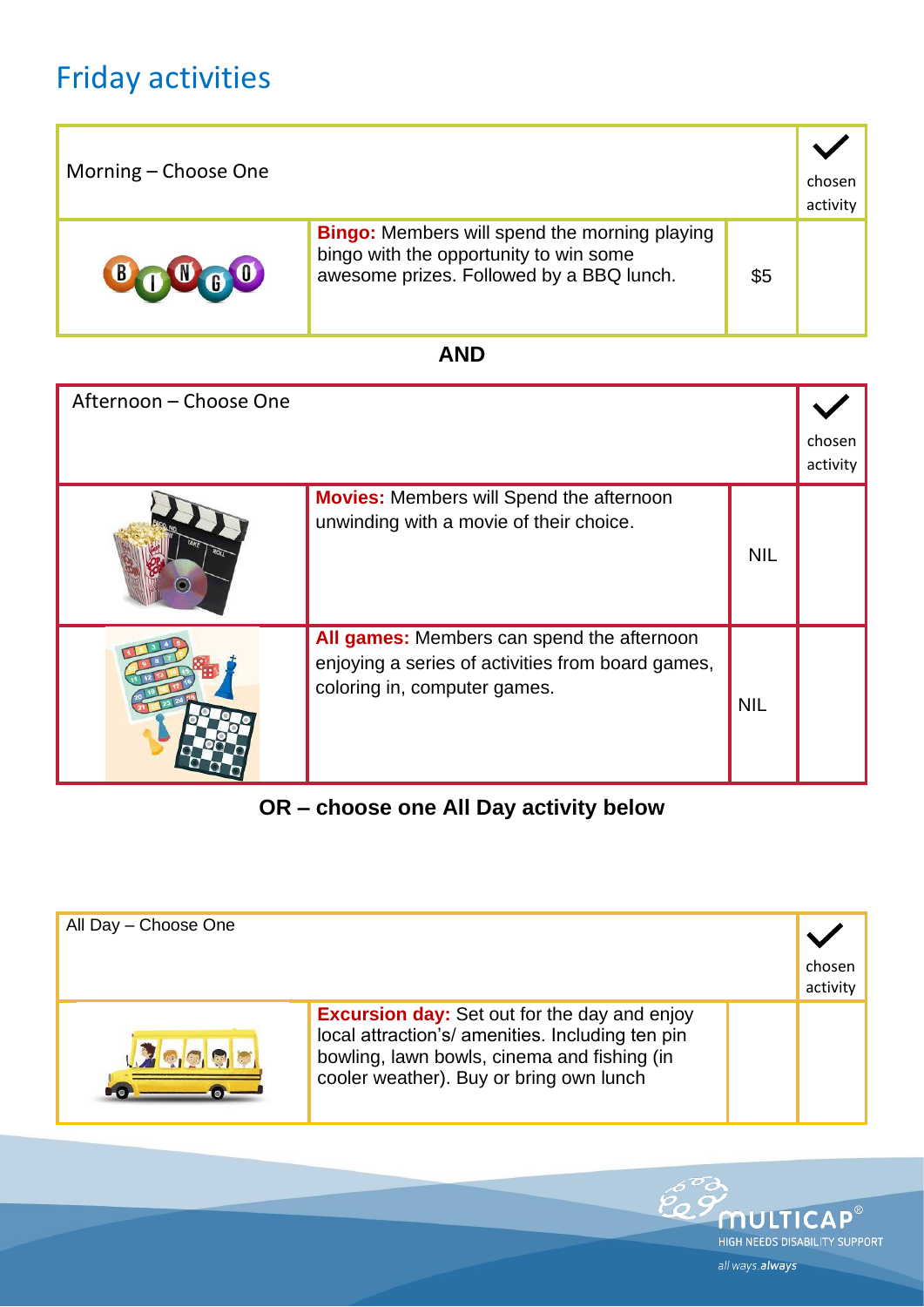### 2022 Mackay Hub Program Dates

#### **Hub closed on public holidays**

| Program 1               |                                        |                    |
|-------------------------|----------------------------------------|--------------------|
|                         | <b>Start Date</b>                      | <b>End Date</b>    |
| <b>Activity Program</b> | Tuesday 4 <sup>th</sup> Jan 22         | Friday 25 March 22 |
| <b>Hub Closed</b>       | Australia Day, Wednesday 26 January 22 |                    |

| Program 2               |                                                                                                                                                               |                   |  |
|-------------------------|---------------------------------------------------------------------------------------------------------------------------------------------------------------|-------------------|--|
|                         | <b>Start Date</b>                                                                                                                                             | <b>End Date</b>   |  |
| <b>Activity Program</b> | Monday 18 April 22                                                                                                                                            | Friday 17 June 22 |  |
| <b>Hub Closed</b>       | Good Friday 15 April 22<br>Easter Monday 18 April 22<br>Anzac Day Holiday Mon 25 April 22<br>Labour Day Tues 3 May 22<br>Mackay Show Holiday Thurs 16 June 22 |                   |  |

| Showcase week 1  |                   |                   |
|------------------|-------------------|-------------------|
|                  | <b>Start Date</b> | <b>End Date</b>   |
| Showcase Program | Monday 20 June 22 | Friday 24 June 22 |

| Program 3               |                   |                        |
|-------------------------|-------------------|------------------------|
|                         | <b>Start Date</b> | <b>End Date</b>        |
| <b>Activity Program</b> | Monday 27 June 22 | Friday 16 September 22 |
| Hub Closed              |                   |                        |

| Program 4               |                                      |                       |
|-------------------------|--------------------------------------|-----------------------|
|                         | <b>Start Date</b>                    | <b>End Date</b>       |
| <b>Activity Program</b> | Monday 19 September 22               | Friday 09 December 22 |
| <b>Hub Closed</b>       | Queen's Birthday Monday 3 October 22 |                       |

| Showcase week 2   |                                            |                       |
|-------------------|--------------------------------------------|-----------------------|
|                   | <b>Start Date</b>                          | <b>End Date</b>       |
| Showcase Program  | Monday 12 December 22                      | Friday 16 December 22 |
| <b>Hub Closed</b> | Monday 19 December 22– Monday 2 January 23 |                       |